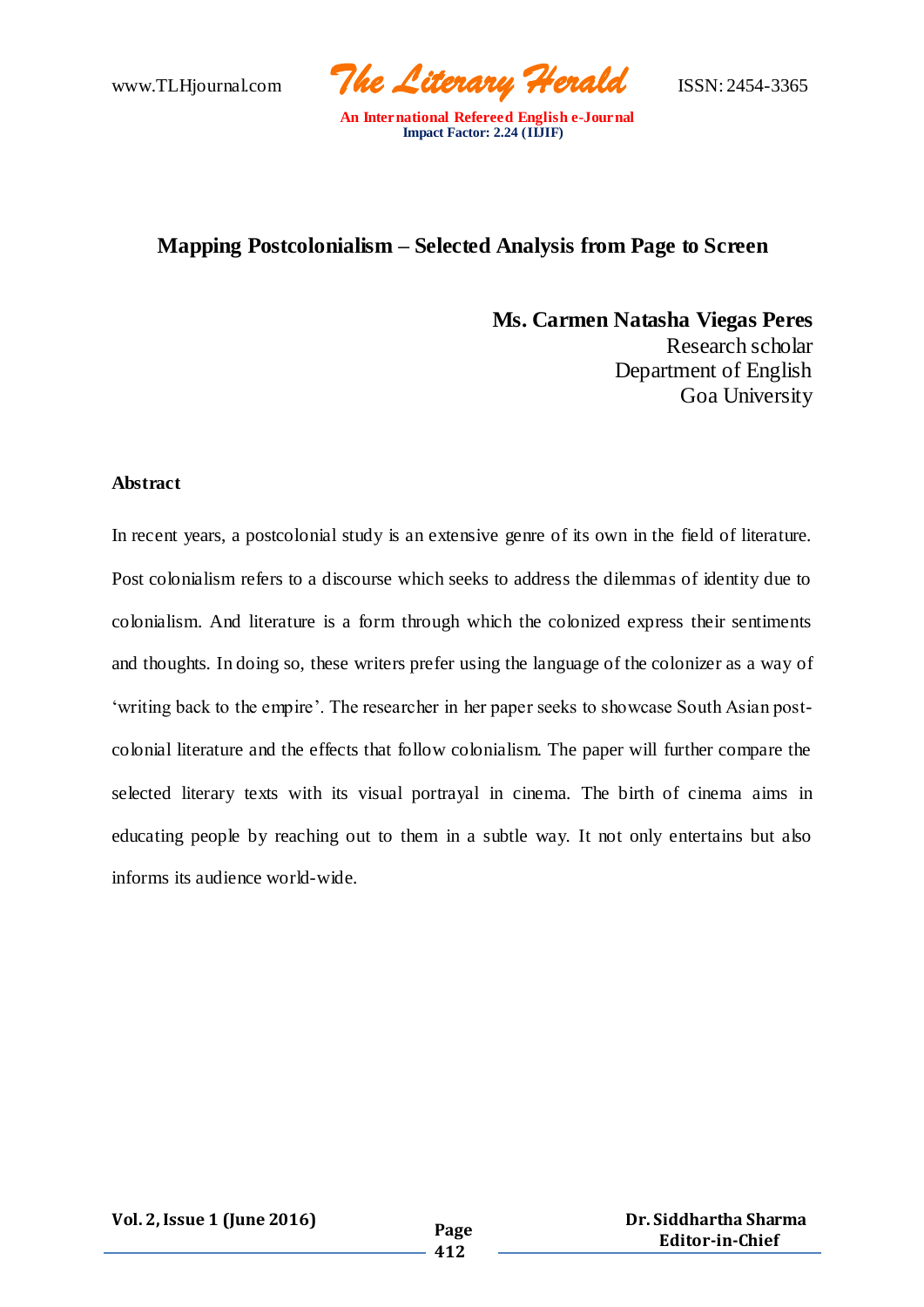www.TLHjournal.com *The Literary Herald*ISSN: 2454-3365

# **Mapping Postcolonialism – Selected Analysis from Page to Screen**

 **Ms. Carmen Natasha Viegas Peres** Research scholar Department of English Goa University

## **Introduction**

South Asian Literature represents literature penned by writers from the Indian Subcontinent. The South Asian countries include writers from India, Pakistan, Bangladesh and Sri Lanka and Nepal. Works from Bhutan, Myanmar, Tibet, and the Maldives are sometimes also included. These writings are penned in the vernacular regional languages and also in English, which is the language of the 'other'. English as a language can be said as the language of the colonizer.

India was under colonial rule for over a century. The colonized was bound by the colonizer in different ways. They were forced to abide by the language, culture, ethics and etiquettes, beliefs and so on of the 'other'. This can be seen in countries colonized by the British. India is one of them. The British impacted India and its people in different ways. They encouraged education but with English as the supreme medium. With the mirage of 'civilization', the 'white' affected the 'other' in numerous ways. This colonial contact of the imperial culture with the indigenous culture can be called Post colonialism.

Post colonialism refers to the period after colonialism. It is a discourse which consists of reactions to and analysis of the cultural legacy of colonialism. Post-colonial theory examines various reactions of the colonizers like suppression, resistance, representation, difference, identity crisis, and other responses towards the colonial impact. The British colonised several countries to extend their empire and India is one among them. Post-colonial literature as a discourse can be drawn in literature, film, feminism, sociology, science and in other Humanities. Postcolonial literature refers to the literature produced by countries colonised by the British. This literature consists of the interaction between the imperial power and the indigenous people and serves as an expression of native colonial atrocities. Post-colonial English literature is a deliberate attempt of "writing back", "re-writing" and "re-reading. The literatures from these colonised countries can be placed under the umbrella of 'Postcolonialism'.

#### **Postcolonialism**

'Post- colonial' means post or after colonial period, thus indicating the happenings after the colonial contact. Postcolonial Studies refer to the aftermath effects of colonial contact and its

| Vol. 2, Issue 1 (June 2016) | Page |
|-----------------------------|------|
|                             |      |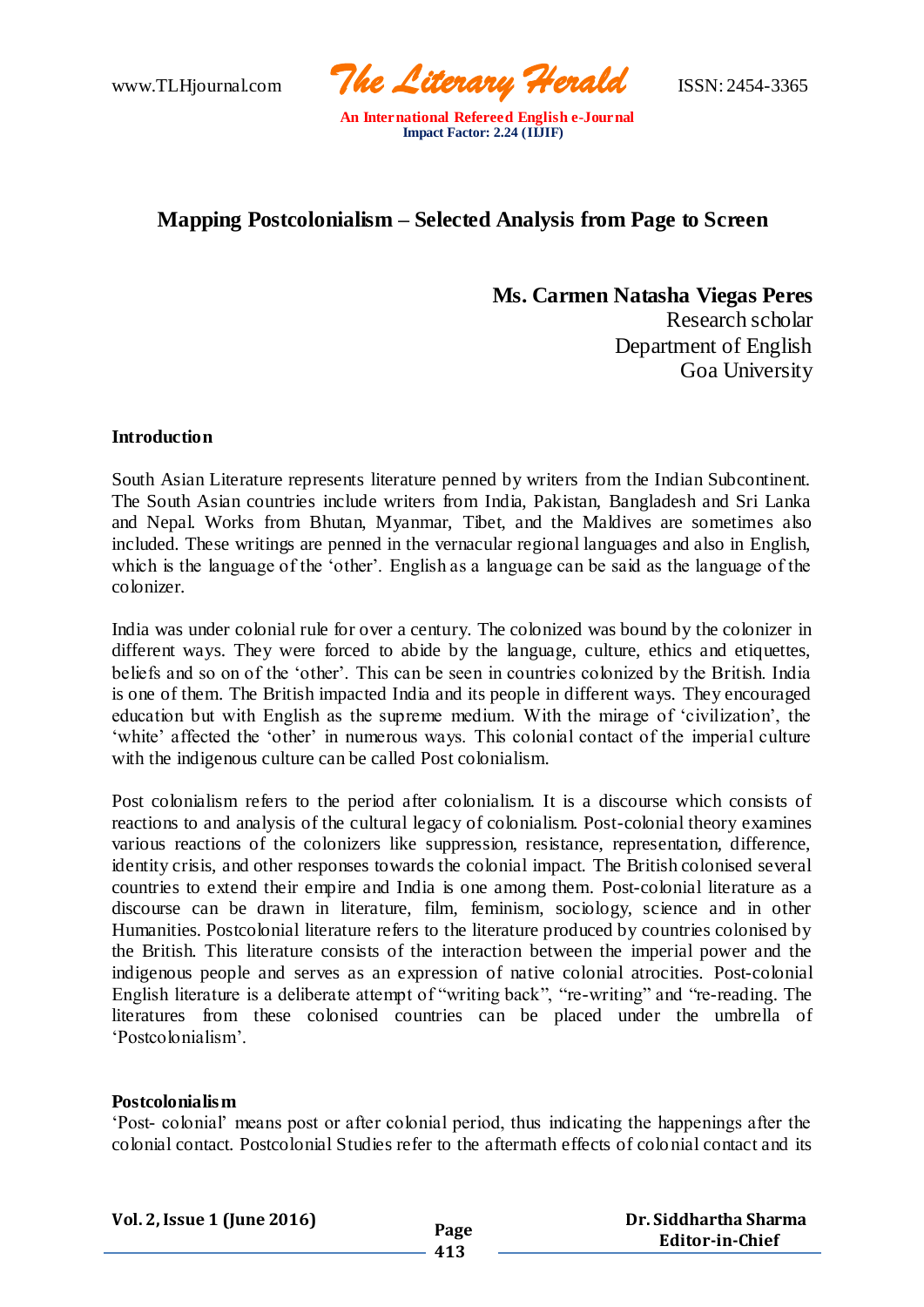www.TLHjournal.com *The Literary Herald*ISSN: 2454-3365

effects of the various cultural experiences. In spite of gaining its independence, there seems to have been no solution to the impact of the imperial power. The term postcolonial studies are mainly based on the historical facts of European colonialism. Postcolonial theory involves discussions and experiences of the natives. This theory is produced by societies in which the imperial force of Europe has been given an expression. The theory focuses on the marginalized on the basis of historical process. This theory is documented by postcolonial theorists like Edward Said, Franz Fanon, Homi K Bhabha, Gayatri Spivak, Ra ja Rao and others. The other theorists restrict the use of the word 'post-colonialism' to 'afterindependence' or 'after-colonialism'. Every colonized society is subject to the colonial impact in some way or the other, either overtly or covertly.

Postcolonial theorists and writers underline the need to rewrite history, and bring out the hidden truths of the empire and restore its facts of the past. These theorists address the colonized and the issues of ethnicity, racism, identity, which are a result of co lonialism. According to social scientists, the motive of colonialism was to explore, conquer and build trade relations, which will again benefit their empire. The moral theory justifies the British colonization as a mission to civilize the 'barbaric coloured colonies' and to rescue them from their darkness.

In *The Post-colonial Studies Reader* by Bill Ashcrott, Gareth Griffiths and Helen Tiffin, the word Postcolonialism in comprehensive sense "to cover all the cultures affected by the imperial process from the moment of colonization to the present day". It has writings taken from the first world from settler colonies of the seventeenth century who marked the process of writing back to the empire. Theorist Edward Said is prominent literary and cultural critic. His work *Orientalism* in 1978, has contributed to the field of postcolonial studies as well the other fields. His work encompasses the views on the Orient by West (Occident). According to Said, Orientalism refers to concepts of the 'West' as the 'civilised' and their forced subjugation of the 'East'. The concept of the East (Orient) as per the West means that they are from the inferior world, backward, irrational and barbaric, therefore the West identifies themselves opposite to East. They subjugated the colonizer not just physically by also mentally. The natives were made to feel inferior and demonstrated the urgent need to civilise them. In Chinua Achebe's words the British felt that Africa had,

 "no cultural traditions of its own, no religious, economic or political background worthy of serious attention and certainly no history of glory in the creative arts".

Beside Said we have another theorist Gayatri Spivak with her seminal essay "*Can the Subaltern Speak?*" This essay raises the question whether these subjugated people can raise a voice against the colonizer. The subaltern refers to the marginalized (the colonized). Homi K Bhabha also speaks about 'Hybridity' which talks about the point where the two cultures meet and this point of contact forms a 'new culture'. The two different cultures begin to transform its borders and thus form a new culture, for instance the Indo-Anglican Indian culture, the Goan- Portuguese culture, etc.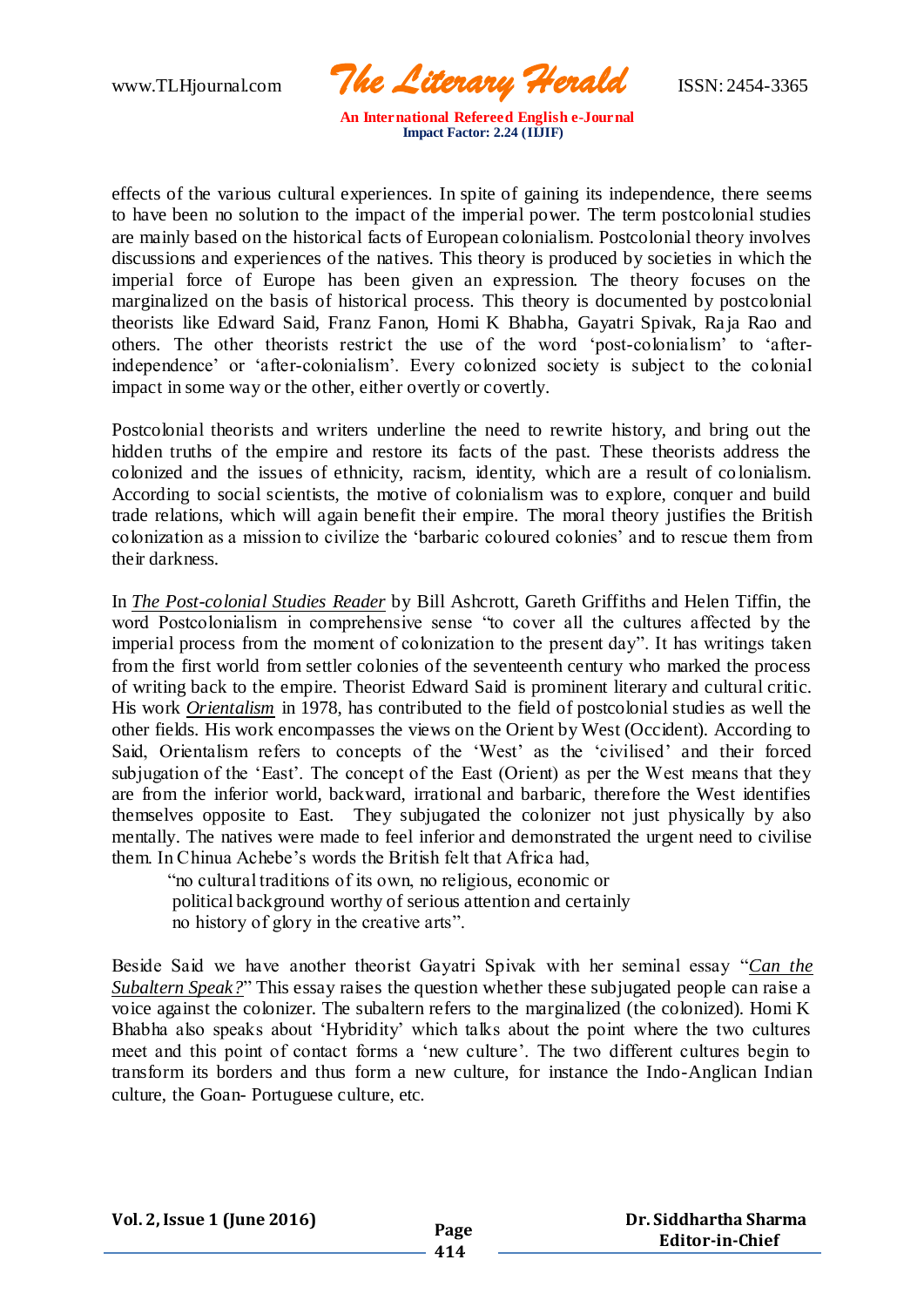www.TLHjournal.com *The Literary Herald*ISSN: 2454-3365

Franz Fanon is another notable theorist who contributed to postcolonial studies with his works '*Black Skin, White Masks'* (1961) and '*Wretched of the Earth'* (1961). Fanon being a psychologist (in Africa) treated many of his patients with psychological disorders. His works talk about how the imperial texts talks about the natives in zoological terms, plainly reducing the natives to animals. '*Black Skin, White Masks*' throws light on the racial discrimination between the 'whites' and the 'blacks'. This racism had a large impact on the psyc hological aspect of the natives as the 'whites' forced the 'black men' to accept their norms and alienated their consciousness. The 'whites' proved their culture, language, ethics beliefs and traditions as superior and universal, to the indigenous culture. This created a sense of inferiority in the mind of the natives and thus accepted the ways of the 'west'.

The post-colonial theories have when applied to the selected works bring forth themes of post colonialism, which have been discussed.

These concerns are

- Representation and resistance
- Language
- Cultural history
- Colonial consciousness
- Nationalism
- Hybridity

## **Postcolonial Literature**

Postcolonial Literature refers to writings which emerged after the colonial contact. These writings are important as they talk about the 'large-scale historical phenomena and the shifting power relations'. This literature was a way of writing back to the empire. The writers wrote about the impact of the colonizers and how they affected their wellbeing. These writings focus upon matters like identity, history, language, cultural exchange, exploitation and migration.

Rukmini Bhaya Nair remarks

 "Postcoloniality is a condition requiring a cure, and the passage to that cure involves a return to buried memories of colonial trauma"

These memories of colonial trauma depict the exploitation of the colonized. The writers prefer to pen these traumatised experiences, so that it they can record history. Like other colonized Nations, we see that India is one of them. South-Asian Literature deals with various themes which are mentioned above. It deals with the colonial impact.

There are many South-Asian literatures which deal with the theme of Postcolonialism. These literatures are written by writers living in India or the other South-Asian Nations or living elsewhere. These writers write in English, the language of the 'whites', or in their own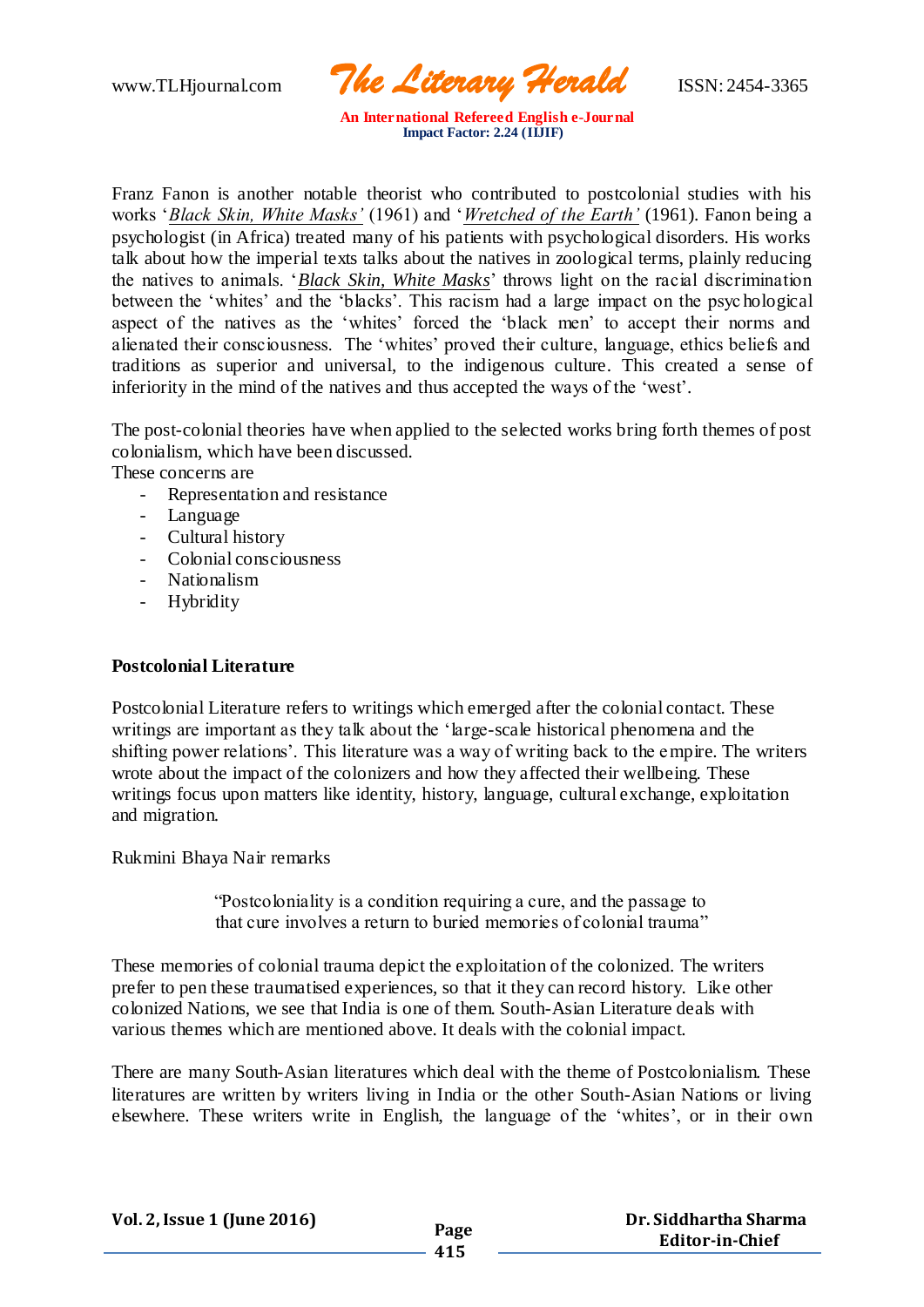www.TLHjournal.com *The Literary Herald*ISSN: 2454-3365

vernacular language. Some of the South-Asian writers are Arundhati Roy, R K Narayan, Amitav Ghosh, Bharati Mukherjee, Anita Desai, Rangel Rebeiro and many others.

The researcher in this paper selects to discuss the works of two writers, namely Salman Rushdie's novel *Midnight's Children* and Bhisham Sahni's novel *Tamas.* Both these novels have been adapted into movies.

## *Midnight's Children* **by Salman Rushdie (1981)**

Which won the Booker Prize and the Booker of Bookers, weaved its narrative based on the children born with magical abilities on midnight of 14 August 1947 Salman Rushdie's "*Midnight's Children*" in the title is the moment at which India gained its independence from the British. This novel was later adapted into a film in November 2012 by the same name by Deepa Mehta.

The novel is a paradigmatic postcolonial text, which subverts the notions of the historical and native culture and language. Rushdie uses the postmodern narrative techniques, to subvert the two. It amalgamates history, magic, reality, myths and parody as one whole. Being a postcolonial writer, Rushdie makes use of magic realism (a postmodern narrative technique of reality and fantasy as a whole). The novel revolves around Saleem Sinai who is born on August 14th "on the stroke of midnight, when the clock-hands joined its palms in respectful greeting as I came" (pg. 9). Thence he is "handcuffed by history". It further describes the history of Saleem Sinai, wherein Saleem's family roots are in Kashmir, a highly Muslim populated area. Rushdie skilfully intertwines Indian history and fiction like the myths and reality in India.

#### *Tamas* **by Bhisham Sahni (1987)**

This most acclaimed Hindi novel highlights the issue of the partition of India in association with the 'bloody' riots and the story of independence simultaneously. This novel inspired many creative minds in India and Pakistan to create literary/cinematic depictions of its plot. It was adapted into a film by Govind Nihalani. The film remains true to the novel and gives a very descriptive, explicit, verbal, brutal and shocking portrayal of those tough times.

The novel is set in a colonized Indian village where there is harmony among the Hindus, Sikhs and Muslims. The emergence of the Congress party and Muslim League is thrown light upon. The Hindus and Muslims support the Indian National Congress party. The Muslim League spouts up and when one day, a carcass of a pig is found at the entrance of a Mosque. The Muslims blame the Hindus for this filthy act, while the Hindus say that it is not their work. The atmosphere heats up and riots break in the village. There is mass killing of people of various faiths. During this time, the British ignore the scene and advocate the policy of 'divide and rule'. The novel ends with the approval of the British to self-rule India, provided the Congress party and the Muslim League compromise. Lord Mountbatten, the last Viceroy, transfers his powers to India in 1947.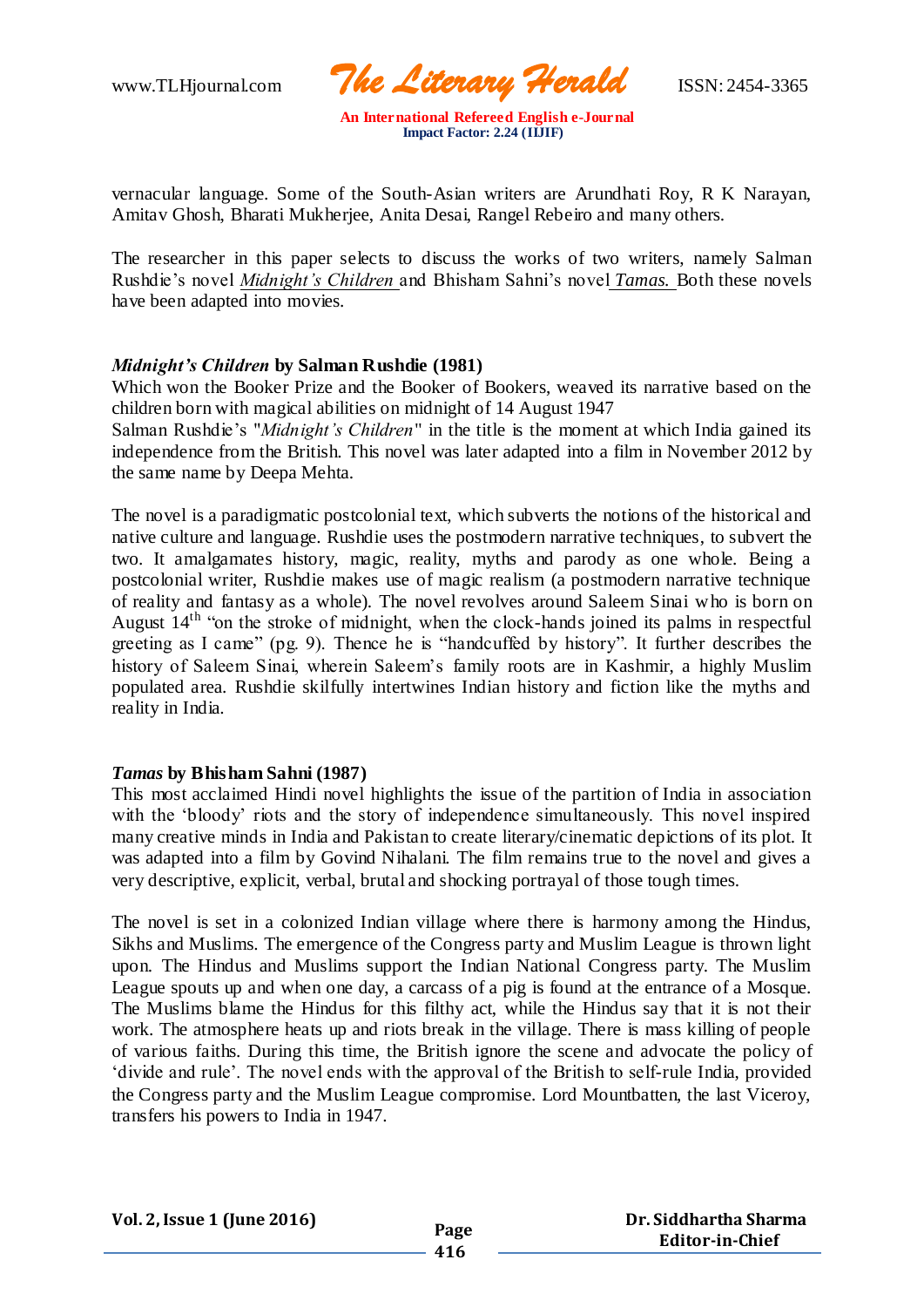www.TLHjournal.com *The Literary Herald*ISSN: 2454-3365

## **Postcolonial Themes in Literature - Adapted into Films**

These two novels form an essential part of postcolonial literature. These two selected novels are given mirror resemblances in the film. They help to bring out the postcolonial theories to its surface in a very subtle manner. The films give a clear picture of the novels cinematography. In this paper I would like to delineate the themes of Postcolonialism portrayed in the selected literature and films.

The postcolonial theories and themes highlighted in the selected novels and films shall be analysed. The themes seen in these novels are

## **Cultural History** -

The novel *Midnight's Children,* opens with the image of the perforated sheet with "three drops old, faded redness", which Saleem says that the linen serves as his ''Talisman". The protagonist Saleem Sinai's personal history has a magical connection with the history of India. The sheet is a metaphor which stands for the history written in blood; the blood which was shed through history for India's freedom. Indian history and politics is very well portrayed in the novel. Rushdie beautifully portrays the historical events in a realistic way and binds it with his grandfather Dr.Adam Aziz in the novel. He refers to his maternal grandfather as of the European descent which refers to the colonizer.

 "he learned that India - like radium – had been 'discovered' by the Europeans; even Oskar was filled with admiration for Vasco de Gama, and this was what finally separated Aadam Aziz from his friends, this belief of theirs that he was somehow the invent ion of their ancestors"

 $(MC - 11)$ 

Rushdie's Saleem further describes his grandfather as "that German Aziz" and also refers to him being a witness of the Jallianwalla Baag massacre at Amritsar, where General Dyer commands his troops to open fire at a crowd of unarmed Indians who had gathered to peacefully demonstrate the British presence in India. The Novelist has also referred to the birth of Saleem coinciding with the Independence of India on  $14<sup>th</sup>$  midnight 1947. The novel also refers to the migration of Indian Muslims and the China war in the year 1962. Saleem's family too shifts to Bombay. The Indo-Pak war in 1965, results in death of many Sinai family members in Karachi (MC pg. 342). He also refers to the Prime Minister of India Indira Gandhi (1966) and the Emergency period in India was from 1975-77, which was introduced by her. Saleem is one of the victims of this emergence period who is sterilised.

The subverting of history "the death of Mahatma Gandhi occurs on a wrong date". He portrays the real as unreal and the unreal as real. Besides this, Rushdie has described India as 'a land of snakes and magic'.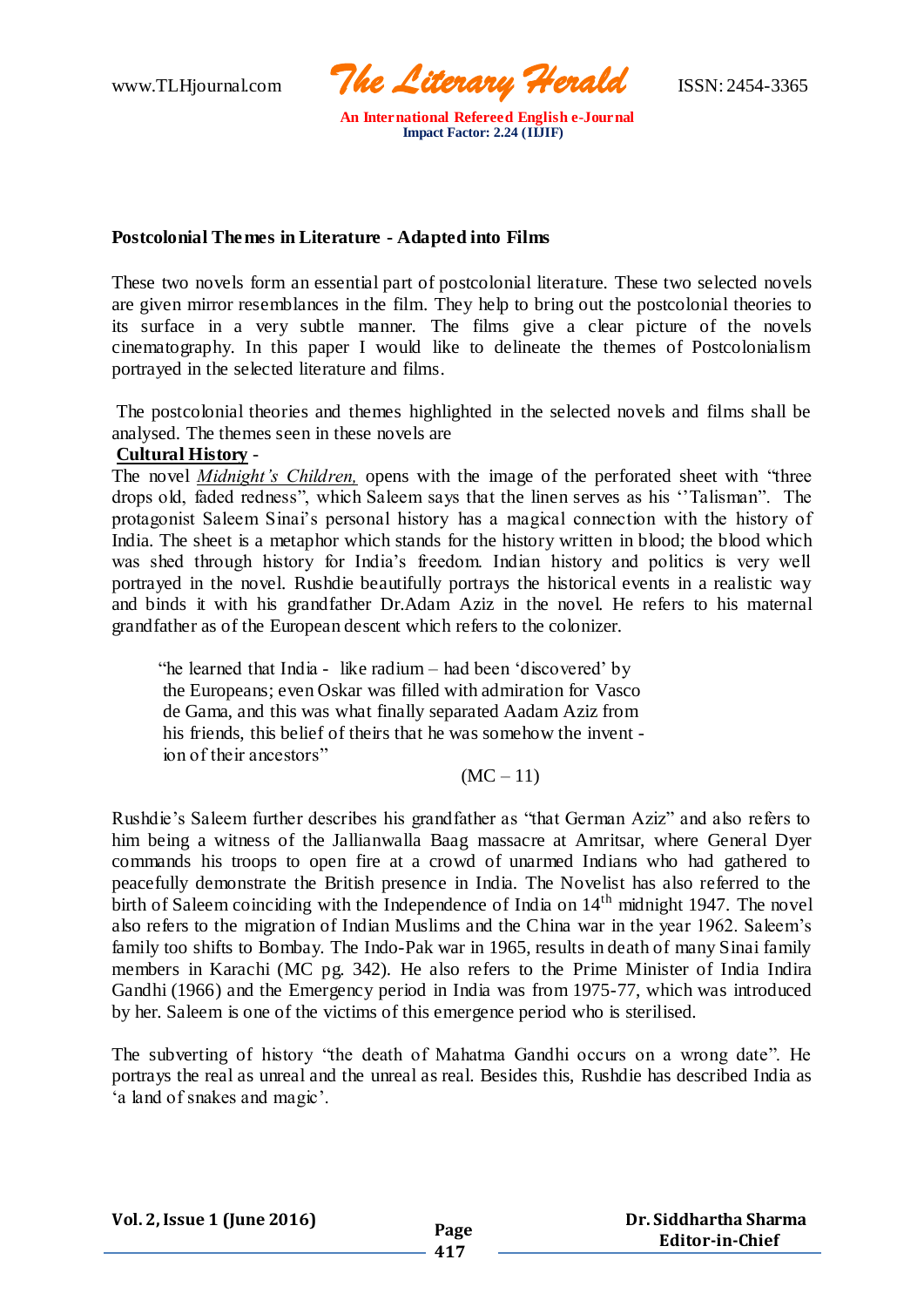www.TLHjournal.com *The Literary Herald*ISSN: 2454-3365

In Tamas by Sahni, reflects the partition of India as its central theme. It demonstrates the Indian National Congress in 1885 and the Muslim League in 1906. There is reference to Gandhi and his philosophies. The 'divide and rule policy' is seen through Richard, the British Deputy Commissioner of the District carrying out the policies of England in India. He represents the colonizer. Richard's collection of Indian artefacts, interest in Indian history and 'exploration' depicts the reason of British colonizing places like India, Kenya, Africa, India and others. Richard tells Liza the Indian Cultural history

 "The first wave of migrants who came from central Asia three or four thousand years ago and the bands of invaders who came two thousand or so late, both belonged to the same racial stock. The former were known as Aryans." (*Tamas* pg. 41)

Richard's attitude is that of the colonizer. He says that "The Indians have no idea of their history". His reaction towards the riots is that, "If the subjects fight among themselves, the ruler is safe". (pg. 54)

The novelist shows patriotism and search for freedom, from the hand of the British, through the character of Jarnail. The story told by Kharim Khan and its moral elevate the colonization of India by the British. He says

 "What I mean to say is that what the ruler can see, the common man, I mean you and I, may fail to see. The Britishers have all seeing eyes. Nothing escapes their notice. Otherwise, how can a handful of feringhis coming from across the seven seas, rule over such a vast country? The Englishmen are very shrewd and far-sighted.' (*Tamas* - Ch. 8)

Here one can see that the colonized believed the colonizer to be the 'all knower' and 'their saviour'.

The second is **Representation and Resistance**.

The theme of culture as rich and traditional is portrayed very well in the selected works. The indigenous at the same time reject the culture and ways of the 'white'. Here the colonized seeks to represent his identity and rejects the colonial mask. The writers through their work exemplify the rich indigenous culture and portray the colonizer describing the colonized wrongly. They show how the Indian people were rich and civilized in their own way.

For instance in Rushdie's novel, we see how he has portrayed the Indian culture of myths, folk, beliefs, customs and practices. Thus, representing the Indian culture as it is. For instance the influence of the different cultures on India is like the biryani which is a rice garnished dish with variety of spices, vegetables and meat.

**Vol. 2,Issue 1 (June 2016) Page**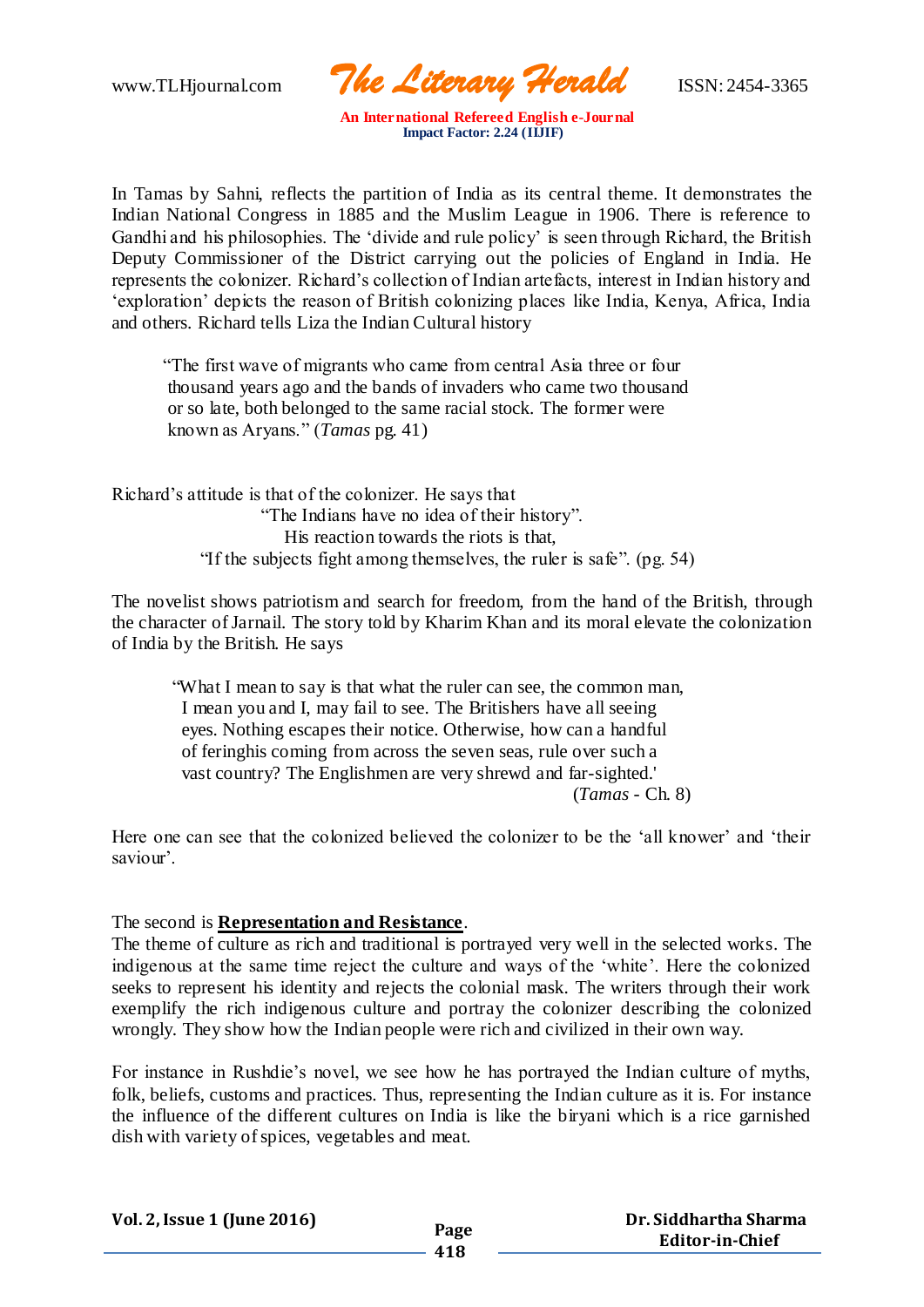www.TLHjournal.com *The Literary Herald*ISSN: 2454-3365

The Indian superstitions and the belief in fortune tellers like the prophecy of Saleem Sinai when he was in his mother's womb.

 "A son - such a son who will never be older than his motherland – neither older nor younger … there will be two heads - but you shall see one – there will be knees and a nose, a nose and knees, - newspaper will praise him – two mothers raise him! Bicyclists love him – but, crowds will shove Sisters will weep – cobra will creep…Spittoons will brain him - doctors will drain him - jungle will claim him - wizards reclaim Soldiers will try him – tyrants will fry him! He will have sons without having sons! He will be old before he is old! And he will die, before he is dead'."

 $(MC - 87 - 88)$ 

This prophecy foreshadows the future events of the novel.

In *Tamas,* also Sahni portrays the cultural and social richness of India. He talks about the unity and harmony among people of various faiths in India. The medicine man and the Pir Sahib were men with great healing and spiritual power.

The resistance is seen through the characters of Jarnail, who knows the true colour of the British and tries to expose their hypocrisy. He is ready to sacrifice his life for it as well.

Indian 'Unity in diversity 'is seen in Midnights Children where the narrator says "Note that, despite my Muslim background, I'm enough of a Bombayite to be well up on Hindu stories."

(MC 149)

**Language** is another theme which can be seen in these novels and films

English is the language of the colonizer. It is not the language of the Indians. The British ruled over India for over a century. Though India gained its independence, it did not get away by the ways of the British. The colonizers adopted the ways of the British either forcefully or by choice. One of the elements is the English language. The colonized learnt this English language and used the same to write back. English language has acquired various nuances because it is the language of the 'other'. The postcolonial writers use it to express their 'colonized self'. The use of indigenous words in spoken English is very common in India. For instance in *Tamas*, words like 'masterji', 'pucca', 'babuji'.

Fourthly we have the theme of **Nationalism**, where the indigenous people take pride in this cultural history, nation, and unity among people and then revolt against the 'other' or the common cause. In the postcolonial literatures, nationalism refers to a genre of writing which seeks to free from the clutches of the colonial power. These literatures emphasize on cultural and historical aspects of a place. It is the act of 'coming together for a common cause.

In the novel *Tamas*, the Indian National Congress party includes brothers of our faith and serve for the good cause. While towards the end, the Indian brothers get against the British. They let go all their differences and unite as one.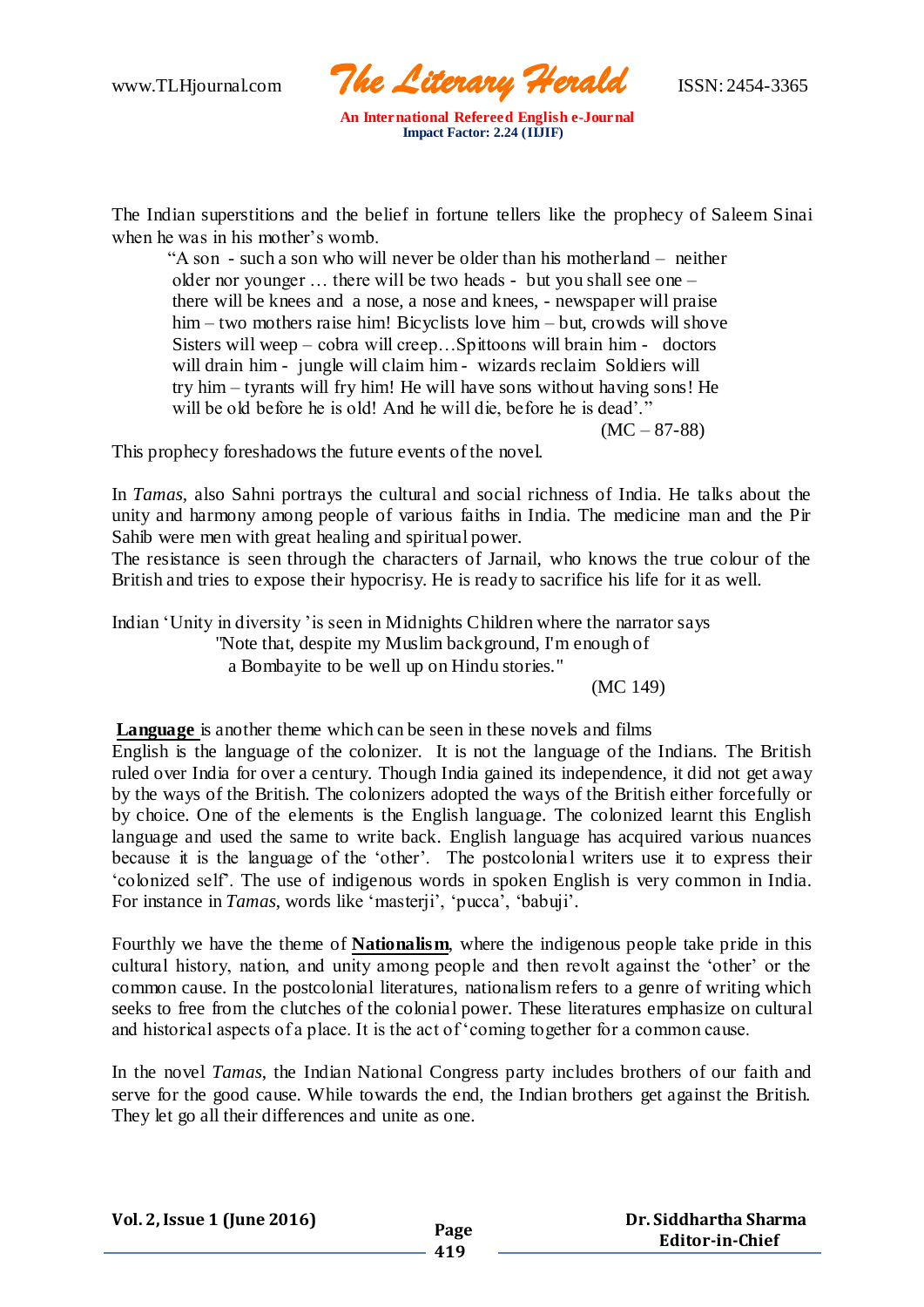www.TLHjournal.com *The Literary Herald*ISSN: 2454-3365

## **Orientalism**

The West feels that they are superior and look down upon the East. Through the character of Richard one can understand the attitude of the West towards the East. Richard has great sense of pride and superiority about his colour and race. He feels that Indians are an inferior race and backward. Richard says,

"Most people have no knowledge of their history. They only live it."

He moreover says that "I have been exploring"

It refers to the colonizer as an explorer.

His feeling of being believed and accepted as inferior is seen in the following lines, "All Indians are quick tempered. They are all terribly self-centred. And they adore white women."

The theme of **Hybridity** is another dominant theme in these novels. Postcolonial critic Homi K Bhabha defines Hybridity "as a creation of a new cultural forms and realities from thecolonial encounter."

It begins from the contact point of two cultures. *Midnight's Children* displays hybridity with the perfect portrayal of Saleem Sinai the protagonist. He is a result of the union of the white man and a woman of Indian indigenous culture. It is the union of Wee Willie Winky's wife Vanita and the Englishman William Methwold. Thus we see a union of two cultures and the birth of a new one.

## **Literature and Films**

Film and literature are linked to one another with its basic elements which include plot, characters, themes, setting and other effects. The novelist creates images by the use of words, while a film maker will create visual images of words.

Some of the reasons for this are firstly, the audience get more attracted to films than novels. They feel that it is better and easier to watch than read. Secondly, the audience can freely see the setting and unify with the characters which they see before them. But here again the audience must remember that the film artist is projecting the picture which is formed in his mind. And no two minds can picture the same image. Thirdly, films help in a better understanding of the writing. Another reason is that films portray a scene in less time with no much explanation while in a novel there will be a long description. Besides this the films which remain true to the novel are called 'resemblances' by Bluestone. He remarked that a filmed novel is always different from the source novel. Lastly a film is an easy medium to reach out to people worldwide.

The two novels *Midnight's Children* and *Tamas* which have been adapted into films, have very well remained faithful to the novels plot and distinctly thrown light on the themes of

**Vol. 2,Issue 1 (June 2016) Page 420 Dr. Siddhartha Sharma Editor-in-Chief**